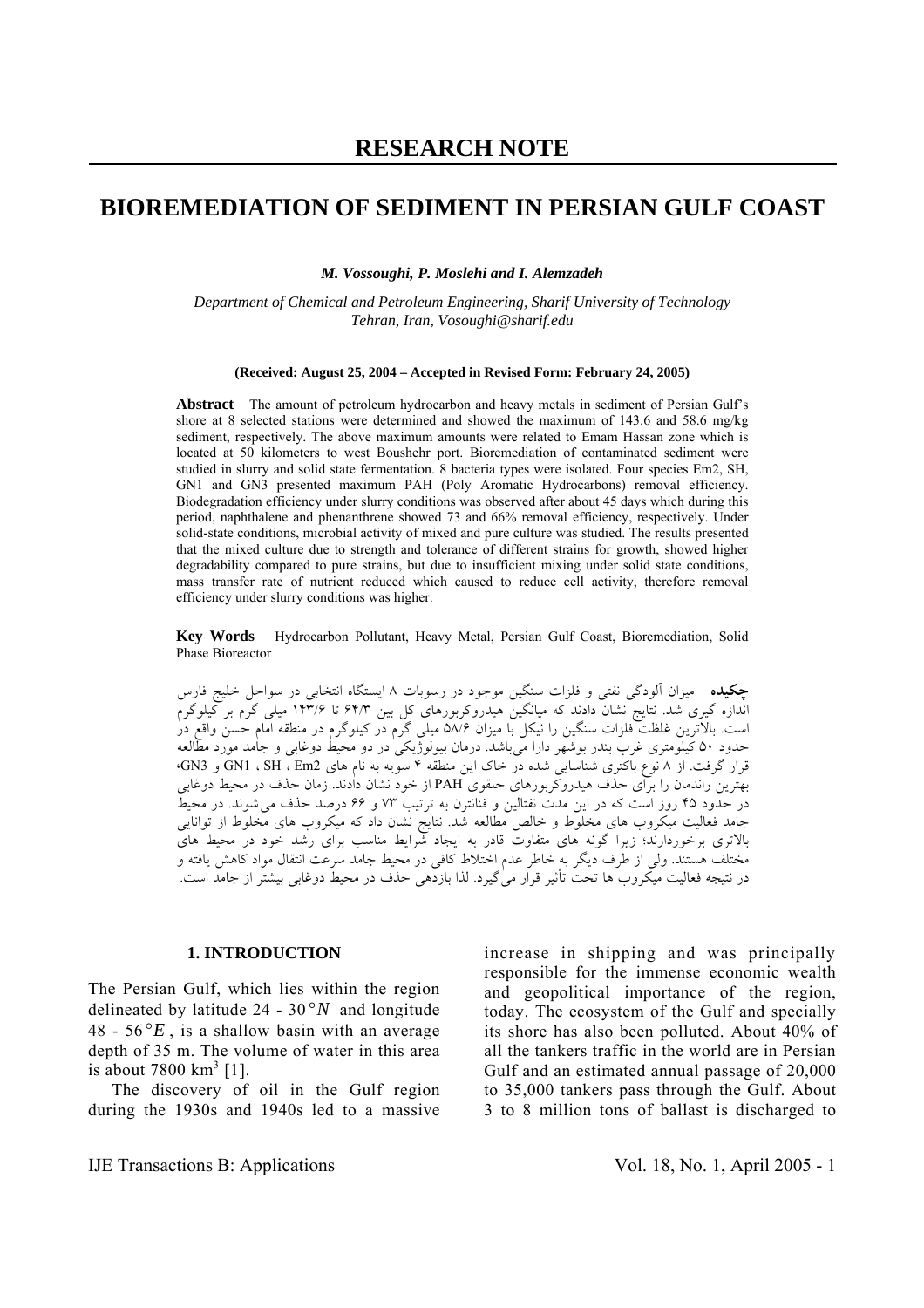this region. About 150,000 tons of oil annually enters into the Gulf from different sources [2]. Golob and Bruss [1984] estimated that the oil pollution in the Gulf area was 47 times the average estimated amount for a marine environment of a similar surface area [3]. The Persian Gulf war represented the world's largest oil spill which was about 900 million barrels of oil entered the Gulf's environment [4]. Recent studies reported that there are polluted sediments in many parts of Khozestan and Boushehr provinces, which is estimated about 3.5 tons of oil in each hectare of a big parts of Iran's sediments [5].

 Oily hydrocarbons and various heavy metals are in the soil of these areas which are harmful for human and all biota's, due to their carcinogenic and mutagenic. These toxic compounds in the nature have a high bioaccumulation potential, and their removal needed long duration of time [6]. Solid treatment technologies are often developed and evaluated in order to confirm with regulatory demands, which may require the residual petroleum hydrocarbons (RPH) concentrations in solid be reduced to lower than 100 mg/kg soil [7].

 There are a few technologies available to treat the TPH (Total Petroleum Hydrocarbons) contaminated sites such as thermal treatments, incineration, air stripping, oxidation and reduction, flotation and bioremediation. However the treatment selected depends upon contaminant and site characteristics, regulatory requirement, costs, and time constrains. These technologies can be integrated to enhance performance.

 Bioremediation is a managed or spontaneous process in which biological organisms such as microbial cells act on pollutant compounds, there by remedying or eliminating environmental contamination [8,10].

 Degradation of polluted soil and ground waters may be influenced by environmental constrains such as dissolved oxygen, pH, temperature, hazardous compounds, oxidation and reduction potential and availability of inorganic nutrients like hydrogen and phosphate, salinity, nature of organic compounds, quantity and microorganisms.

 Bioremediation refers to enhancement of the native capability of the microorganisms. The indigenous microorganisms simulated are added to the site to degrade, transform, or attenuate organic and organometallic compounds to nontoxic products.

 Unlike other techniques that temporarily vary, displace the problem or transfer the contaminants to another medium and bioremediation attempts to render the contaminants into harmless substances. Wang has reported that by employing Pseudomonas spp. strain BT, PAH compounds of diesel oil were completely eliminated in 12 weeks [9]. It has been reported that the bacteria have better ability than fungi for degradation polyaromatic compounds [10,11]. Yaghmaei, et al. [11] showed that fungi can also remove hydrocarbon compounds and the maximum removal of naphthalene, phenanthrene and antheracen were 75, 65, 59 percent, respectively [10,11]. In another case study, it was stated that Phanerochaete chrysosporium is able to degrade aromatic hydrocarbons. Phanerochaete chrysosporium was able to remove 90% of phenanthrene after 6 days of operation in a Rotating Biological Contactors [12].

 The objectives of this study were to determine the concentrations of heavy metals (nickel, chrome and cadmium) and petroleum contaminants in sediments of Persian Gulf coast, and investigation on the effect of suitable strains of bacteria on bioremediation of petroleum contaminated sediments.

# **2. MATERIALS AND METHODS**

2.1. **Sampling** Samples of sediment and water were taken during two seasons, autumn (temperature between 15 to  $25^{\circ}$ C) and summer  $2002$  (temperature between 30 to 45 °C) from polluted sites, based on instruction given in standard methods [14,17]. The initial pH of sediment and water were between 7.6 and 8.2.

 Eight stations, which seemed to be more polluted than the others were selected. The average distance between stations was about 50 to 80 kilometers. The stations were located in the west to east coast of the Persian Gulf were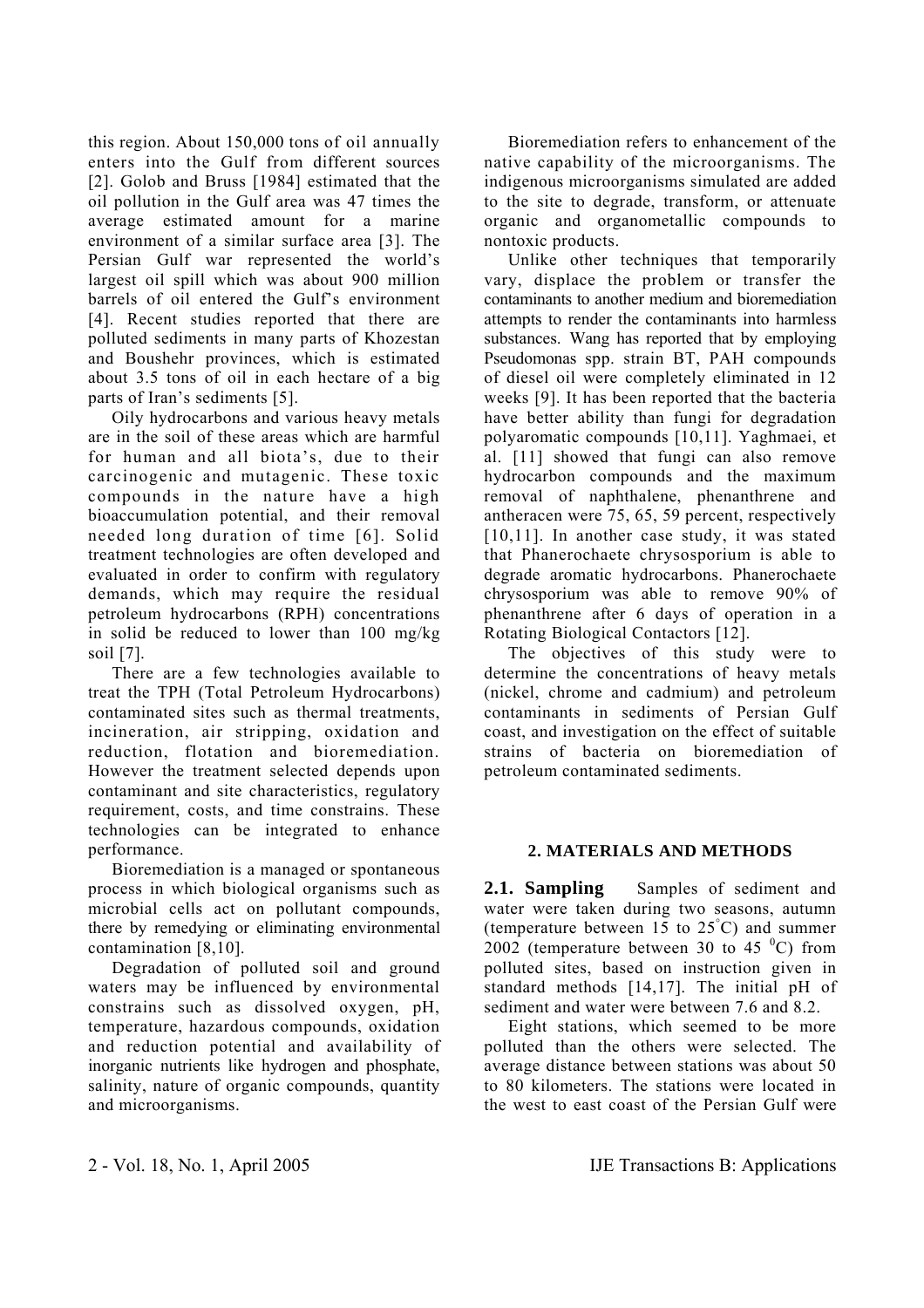Daylam(DA), EmamHasan(EM), Genaveh(GN), Shaghab(SH), Dayear(DR), Kangan(KN), BahmanPort(BA) and Asalouieh(AS). The samples were taken by sterile shovel from 10 cm depth and about 200 to 300 meter far from the beach, one quart sterile bottles were filled by samples and were kept bellow 4°C and transferred to the laboratory which was located about 152 km far from stations [14,17].

**2.2. Analysis** Heavy metals were determined by Atomic Absorption Spectrophotometer Analytic, Jena, GmbH 26000 – 126 Ziess AAS5EA Germany. For determination of polycyclic aromatic hydrocarbons (PAH), high performance liquid chromatography (HPLC) was used. The column was Odssil 25 cm length and 4.6 mm internal diameter and wave length of 254 nm, which was coupled to a florescence detector at wave length of 280 nm and emission greater than 389 nm. The solvent was mixture of dichloromethane and hexane with equal volumetric ratio.

 TOC (Total Organic Carbon) and TPH were determined by TOC Analyzer (CAIO made by Skaler Company) and suxhelet, respectively. All analyses were performed in duplicate.

Microorganisms were isolated and

|  | <b>TABLE 1. Composition of Inorganic Compounds for</b> |  |  |
|--|--------------------------------------------------------|--|--|
|  | <b>Nutrient Solution [10, 11].</b>                     |  |  |
|  |                                                        |  |  |

| <b>Inorganic Compounds</b>          | Concentration (g/l) |
|-------------------------------------|---------------------|
| Na <sub>2</sub> HPO <sub>4</sub>    | 1.34                |
| NH <sub>4</sub> Cl                  | 0.67                |
| $MgSOa$ , 7H <sub>2</sub> O         | 2.5                 |
| CaCl <sub>2</sub> ·H <sub>2</sub> O | 0.025               |
| FeSO <sub>4</sub> ·H <sub>2</sub> O | 0.1                 |
| MnSO <sub>4</sub> ·H <sub>2</sub> O | 0.004               |

characterized by the standard methods of microbiology [15,16]. Slurry phase consisted of nutrient solution. Table 1 shows the composition of the culture media.

 For solid phase treatment a solid phase bioreactor were employed. Figure 1 shows schematic diagram of the bioreactor. The bioreactor employed was constructed from Plexiglas with 20cm diameter and 40cm height. Aeration of the bioreactor was performed by vacuum condition in the bioreactor and substrate was fed from the storage tank and distributed on top of the bed. A condenser was used to condense the humid air released from the bioreactor.

## **3. RESULTS AND DISCUSSION**

Heavy metals in sediment and water environments are mainly due to oily hydrocarbons. The most important of them are cadmium, nickel and chrome. Table 2 shows that the concentration of heavy metals in all samples from Persian Gulf is high and the maximum of them is in Emam Hasan station with 58.6 mg Ni/kg sediment.

 Most of light hydrocarbons and alkanes are volatile and sediments are free of them, therefore the most important parts of hydrocarbons in sediments are due to mono, di and heteroaromatics, polar and colloidal compounds of oil. Table 3 shows the TPH, TOC and PAHS contamination in Persian Gulf sediments.

**3.1 Isolation and Characterization of Microorganisms** For determination the ability of the native microbes in removing hydrocarbons, various types of microorganisms were isolated from oily contaminated sediments, and the growth test were performed. The growth duration for microorganisms in suitable environments was about 4 to 6 days and during this period various types of colonies were developed. Among them there were 8 species, which had higher purity, all were selected and separated.

 Comparing the ability of the isolated species by cell growth, showed that four species EM2, SH, GN1, GN3, had best growth under specified and contaminated environment and they showed high cell concentration.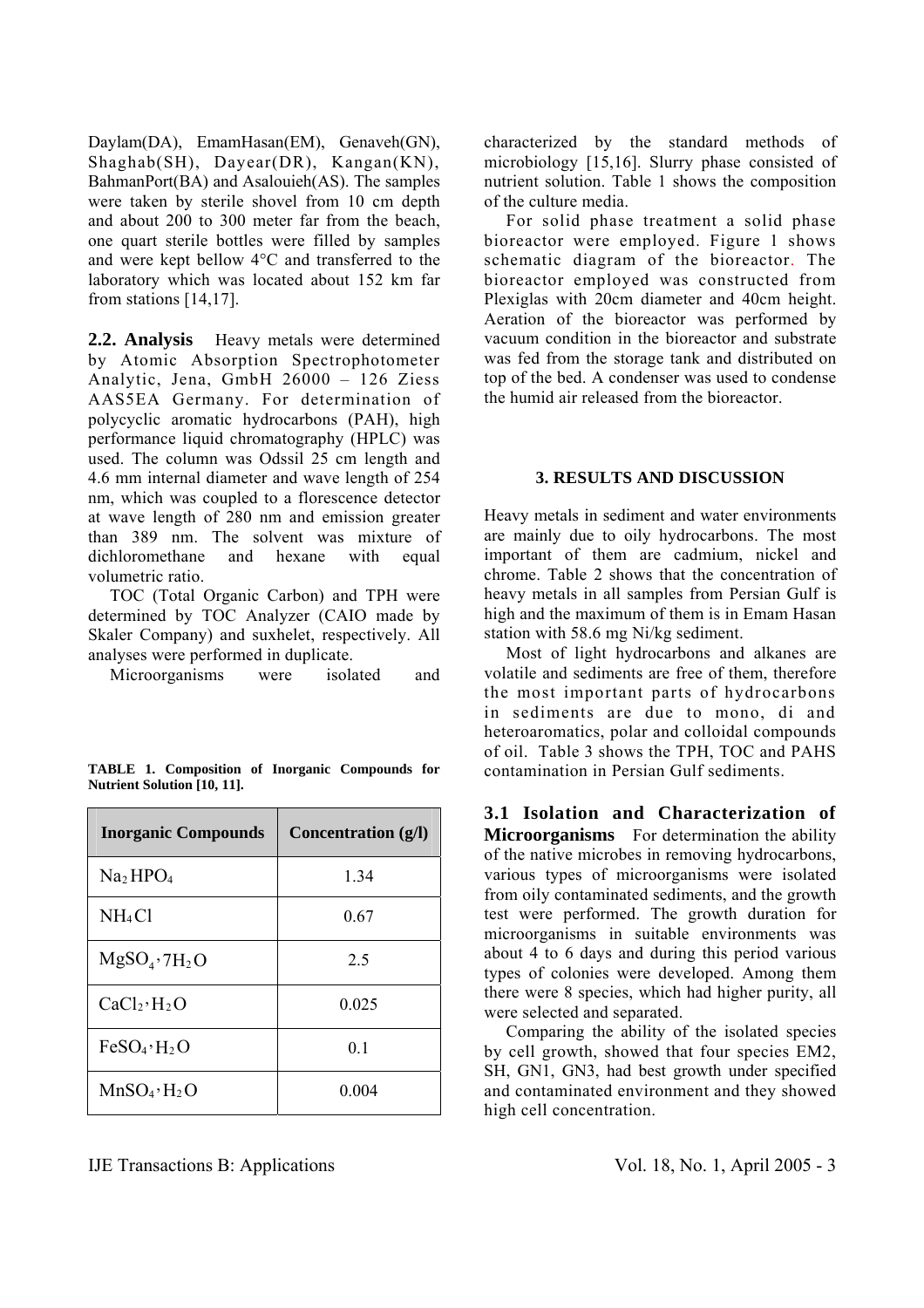

|  |  |  |  | Figure 1. Solid phase bioreactor. |
|--|--|--|--|-----------------------------------|
|--|--|--|--|-----------------------------------|

| Code of sampling area<br>mg/kg sediment | <b>SH</b> | DA   | <b>EM</b> | <b>GN</b> | <b>DR</b> | KN   | <b>BA</b> | AS   |
|-----------------------------------------|-----------|------|-----------|-----------|-----------|------|-----------|------|
| Ni                                      | 43.2      | 48.2 | 58.6      | 42.0      | 50.6      | 26.1 | 40.6      | 44.6 |
| Cr                                      | 37.4      | 21.7 | 11.9      | 32.6      | 34.7      | 23.2 | 32.7      | 39.6 |
| $\rm Cd$                                | 6.7       | 5.6  | 7.9       | 9.27      | 10.6      | 7.2  | 6.3       | 7.6  |

**TABLE 2. Heavy Metals mg/kg Sediment in Different Stations.** 

**TABLE 3. TPH, TOC, PAHs Contaminations in Persian Gulf Sediments.** 

| <b>Code of Sampling Area</b><br>mg/kg Sediment | <b>SH</b> | DA   | <b>EM</b> | GN   | <b>DR</b> | <b>KN</b> | BA    | AS    |
|------------------------------------------------|-----------|------|-----------|------|-----------|-----------|-------|-------|
| <b>TPH</b>                                     | 20.4      | 54.9 | 143.6     | 14.3 | 23.7      | 43.4      | 24.3  | 21.4  |
| TOC                                            | 25.2      | 56.8 | 159.2     | 16.8 | 29.2      | 59.6      | 30.6  | 27.2  |
| <b>PAH</b>                                     | 15.05     | 35.5 | 89.6      | 11.2 | 18.25     | 34.65     | 18.43 | 17.43 |

4 - Vol. 18, No. 1, April 2005 IJE Transactions B: Applications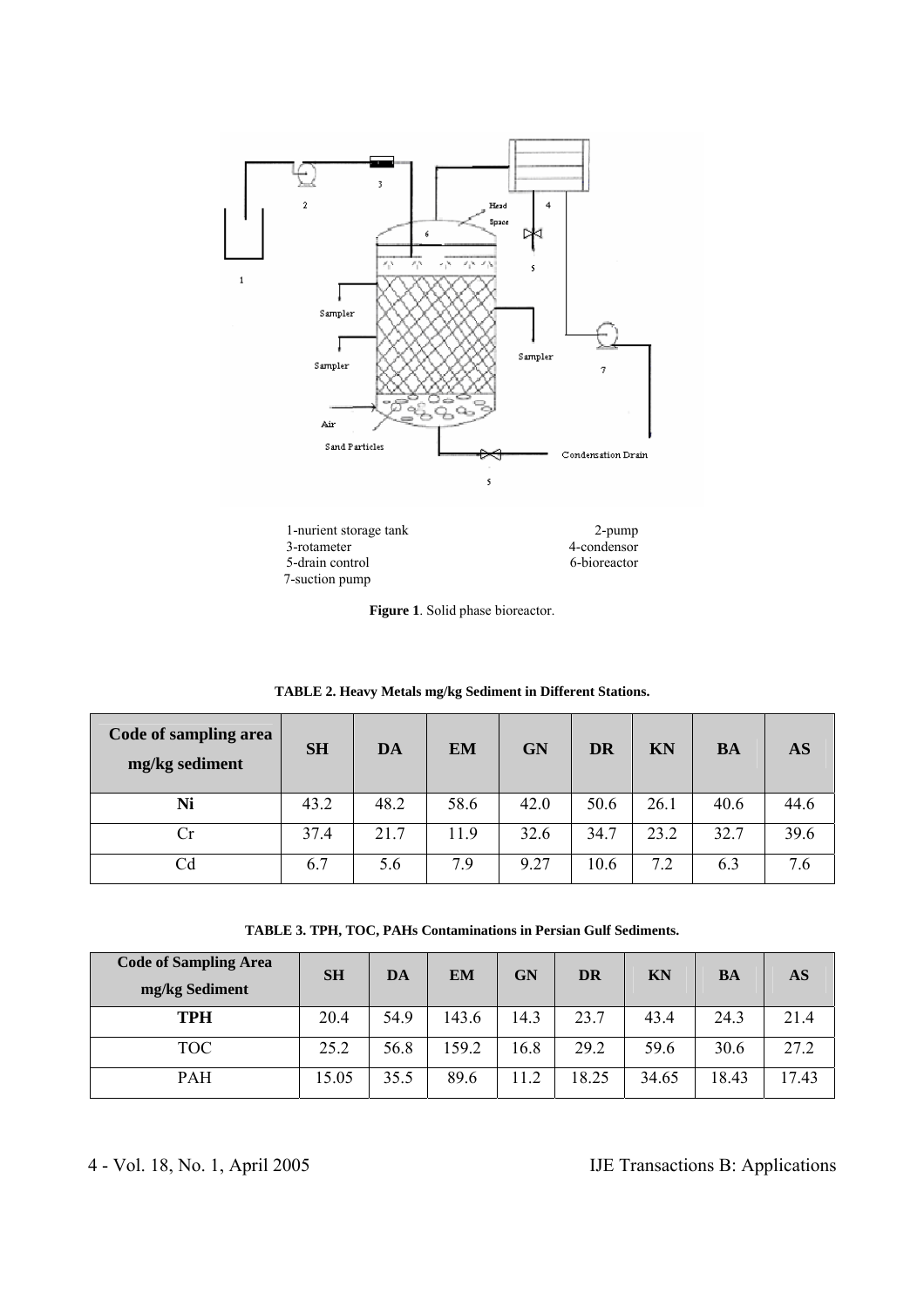In Figure 2 the cell concentrations of the 8 isolated strains of microbial species are compared. From 8 species, only four isolated ones from the sediment of stations have shown better growth. Therefore, these species were selected for further contaminant removal studies. Biological treatment was performed also by the mixed culture of four isolated

strains.

 More investigations on microbial and morphological characteristics showed that they are related to pseudomonas group (see Table 4). In the literature, the ability of pseudomonas spp. in hydrocarbons removal had been frequently reported. Eriksson, et al. isolated two species capable of growing on pyrene, both strains of



**Figure 2**. Column diagram of cell concentration.

| Site collected<br>samples | <b>Strain</b><br>named | Morphology                                | Gram test         | pH  | Temp©     |
|---------------------------|------------------------|-------------------------------------------|-------------------|-----|-----------|
| Shagab                    | <b>SH</b>              | Greenish Yellow, Rod-<br>-shaped colonies | Gram-<br>negative | 8.1 | $32 - 35$ |
| Emam Hassan               | EM <sub>2</sub>        | Cream, Cocci-shaped                       | Gram-<br>positive | 7.8 | $32 - 35$ |
| Genaveh                   | GN <sub>1</sub>        | Cream, chained cocci-<br>shaped colonies  | Gram-<br>negative | 7.8 | $32 - 35$ |
| Deilam                    | GN <sub>3</sub>        | Yellow, rod-shaped                        | Gram-<br>positive | 7.6 | $32 - 35$ |

IJE Transactions B: Applications Vol. 18, No. 1, April 2005 - 5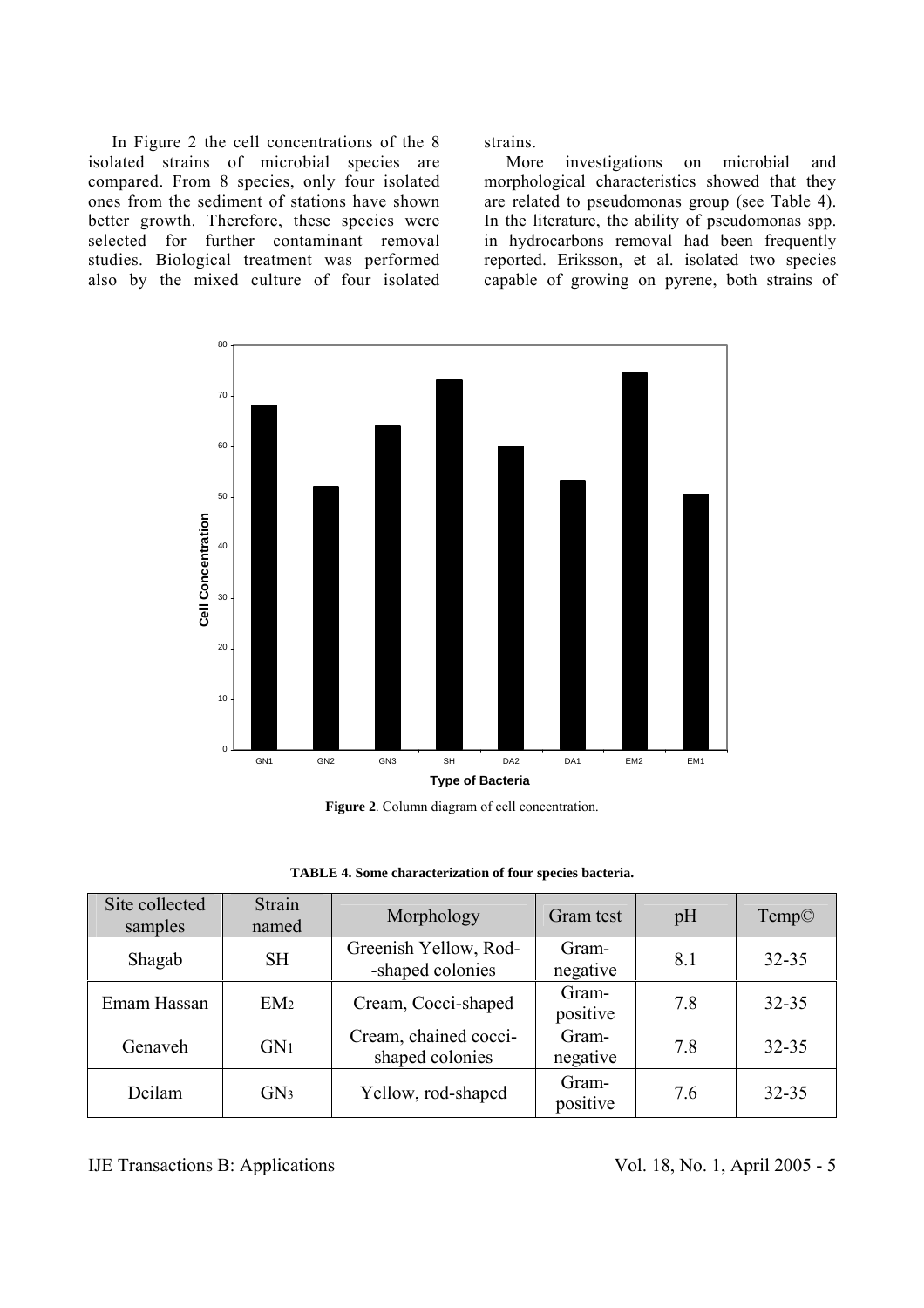pseudomonas spp., were obtained from the pyrene enrichment culture [18].

## **3.2 PAH Degradation in Slurry Conditions**

Figure 3 illustrates the percent removal of phenanthrerne by four strains of bacteria.

The maximum removal was associated with

EM2 species isolated from the Emam Hasan area, and it must be related to the pollution exists in this site which was higher than the other sites. In figure 3 the slow sharpness at the end of the plot is due to reduction of nutrients in the culture. Phenanthrene has a maximum removal, reduced from 140 to 68 mg/kg sediment after 45 days.



**Figure 3**. A comparison of phenantherene percent removal by isolated bacteria.



**Figure 4**. Comparison of percent removal of TOC, phenanthrene and naphthalene by selected species after 50 days.

6 - Vol. 18, No. 1, April 2005 IJE Transactions B: Applications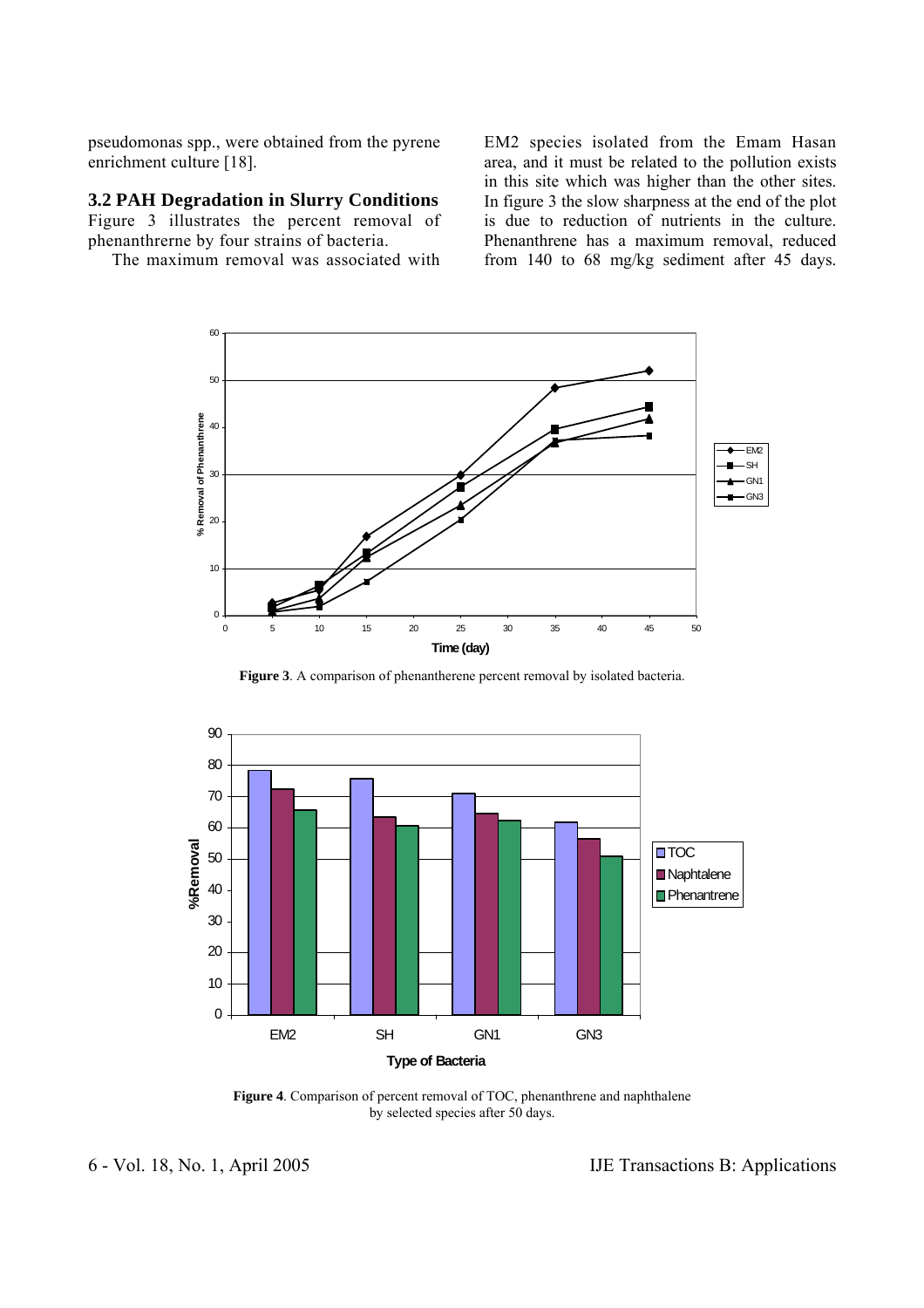Phenantherene has more ring and show lower degradation compared to naphthalene. At this condition the suspended solids concentration in the slurry was nearly 40000 mg/l which contained about 10% of MLVSS (Mass Liquor Volatile Suspended Solids). Figure 4 shows the percent removal of naphthalene, phenantherene and TOC by four selected species under slurry conditions. The slurry temperature was controlled at 35 °*C* and PH value of 7.6, EM2 species has the maximum removal efficiency, which were about 73 and 66% for naphthalene and phenanathrene, respectively.

**3.3 Bioremediation in Solid Phase Bioreactor** 

**(microcosm)** On the next step, the oily contaminated sediments were taken in a solid phase bioreactor and suspension of mixed bacteria were added (7%). Figure 5 shows the concentration changes of total organic carbon TOC, total petroleum Hydrocarbons (TPH) and Poly Aromatic Hydrocarbons (PAHs) under solid Phase conditions.

 As it is presented, the microbial activity is reduced, which is due to the insufficient mixing and therefore mass transfer coefficients decreased. Mixed culture due to high ability of different strains for growth show higher degradability compared to pure culture. Degradability of pure culture at non suitable conditions is low. Figure 6 shows the removal percent of naphthalene and phenanthrene after 50 days in solid condition (microcosm) for mixed culture and two pure species SH and EM2.

 Comparison of the result showed that percent removal of aromatic hydrocarbons by pure culture under solid phase is lower than slurry condition, and also mixed culture show higher degradation ability under this condition.

### **4. CONCLUSION**

The amount of heavy metals such as Ni, Cr, Cd and hydrocarbon in the sediment of 8 station (SH, DA, EM, GN, DR, KN, BA and AS) near by Boushehr Port were determined. Maximum amount of heavy metals was observed for Ni in the area of EM with 58.6 mgNi/kg sediment.

 Total petroleum hydrocarbon (TPH), total organic carbon (TOC) and polyaromatic hydrocarbon (PAH) were determined for these stations. EM (Emam Hasan) was the most infected station with 143.6, 159.2 and 89.6 mg/kg sediment for TPH, TOC & PAH, respectively.

 Various types of bacteria were isolated from oily contaminated sediments, the ability of the isolated bacteria showed that four species had significant growth under specific and contaminated environment. In slurry condition the maximum



**Figure 5**. Concentration changes of TOC, TPH, PAHs with time in solid phase bioreactor.

IJE Transactions B: Applications Vol. 18, No. 1, April 2005 - 7